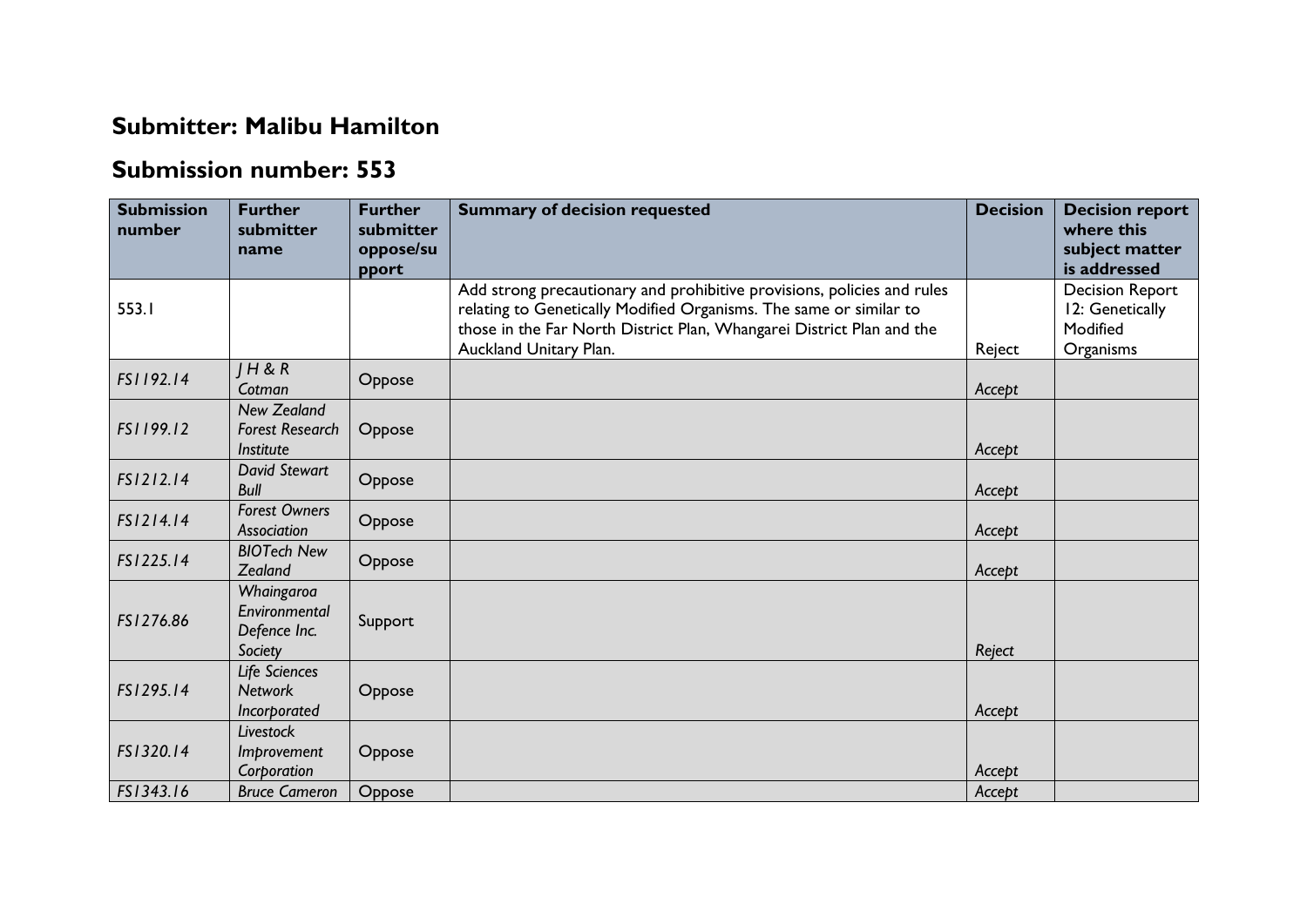| FS1342.272 | Federated<br><b>Farmers</b>                   | Oppose |                                                                                                                                                                                                                                                         | Accept |                                                 |
|------------|-----------------------------------------------|--------|---------------------------------------------------------------------------------------------------------------------------------------------------------------------------------------------------------------------------------------------------------|--------|-------------------------------------------------|
| 553.2      |                                               |        | Amend Objective 6.3.1(a) Renewable energy, as follows: Energy<br>efficient design and an increase in renewable electricity generation<br>activities are promoted established.                                                                           | Reject | <b>Decision Report</b><br>13: Infrastructure    |
| FS1134.24  | <b>Counties Power</b><br>Limited              | Oppose |                                                                                                                                                                                                                                                         | Accept |                                                 |
| 553.3      |                                               |        | Amend Policy 4.1.18(a)(iii) Raglan, as follows: Rangitahi is the only area<br>that provides for the medium term future growth and is developed in a<br>manner that connects to the existing town and maintains and enhances<br>the natural environment. |        |                                                 |
| FS1388.784 | Mercury NZ<br>Limited for<br>Mercury E        | Oppose |                                                                                                                                                                                                                                                         |        |                                                 |
| 553.4      |                                               |        | Amend the home stay provisions to consider wastewater effects on the<br>environment.                                                                                                                                                                    | Reject | various decision<br>reports                     |
| FS1385.18  | Mercury NZ<br>Limited for<br>Mercury B        | Oppose |                                                                                                                                                                                                                                                         | Accept |                                                 |
| 553.5      |                                               |        | Amend Policy 6.4.7(a)(i) Stormwater, as follows: Adopts, where<br>appropriate, a best-practice low impact design approach to the<br>management of stormwater                                                                                            | Reject | <b>Decision Report</b><br>13: Infrastructure    |
| FS1388.785 | Mercury NZ<br>Limited for<br><b>Mercury E</b> | Oppose |                                                                                                                                                                                                                                                         | Accept |                                                 |
| 553.6      |                                               |        | Add a new clause (iv) to Policy 3.3.2 Recognising values and qualities, as<br>follows:  (iv) The Whaanga Coastline                                                                                                                                      | Reject | <b>Decision Report</b><br>10: Landscapes        |
| 553.7      |                                               |        | Add a new clause (iv) to Policy 4.5.38(a)(iv) Artificial outdoor lighting,<br>as follows: (iv) Artificial outdoor lighting is installed and operated so<br>that light spill does not contribute to pollution of the night sky or<br>similar wording.    | Reject | <b>Decision Report</b><br>20: Business<br>Zones |
| 553.8      |                                               |        | Retain Rule 18.3.1.1 Building height, restricting the maximum building<br>height limit to 10m in the Whaingaroa Township.                                                                                                                               | Reject | <b>Decision Report</b><br>20: Business<br>Zones |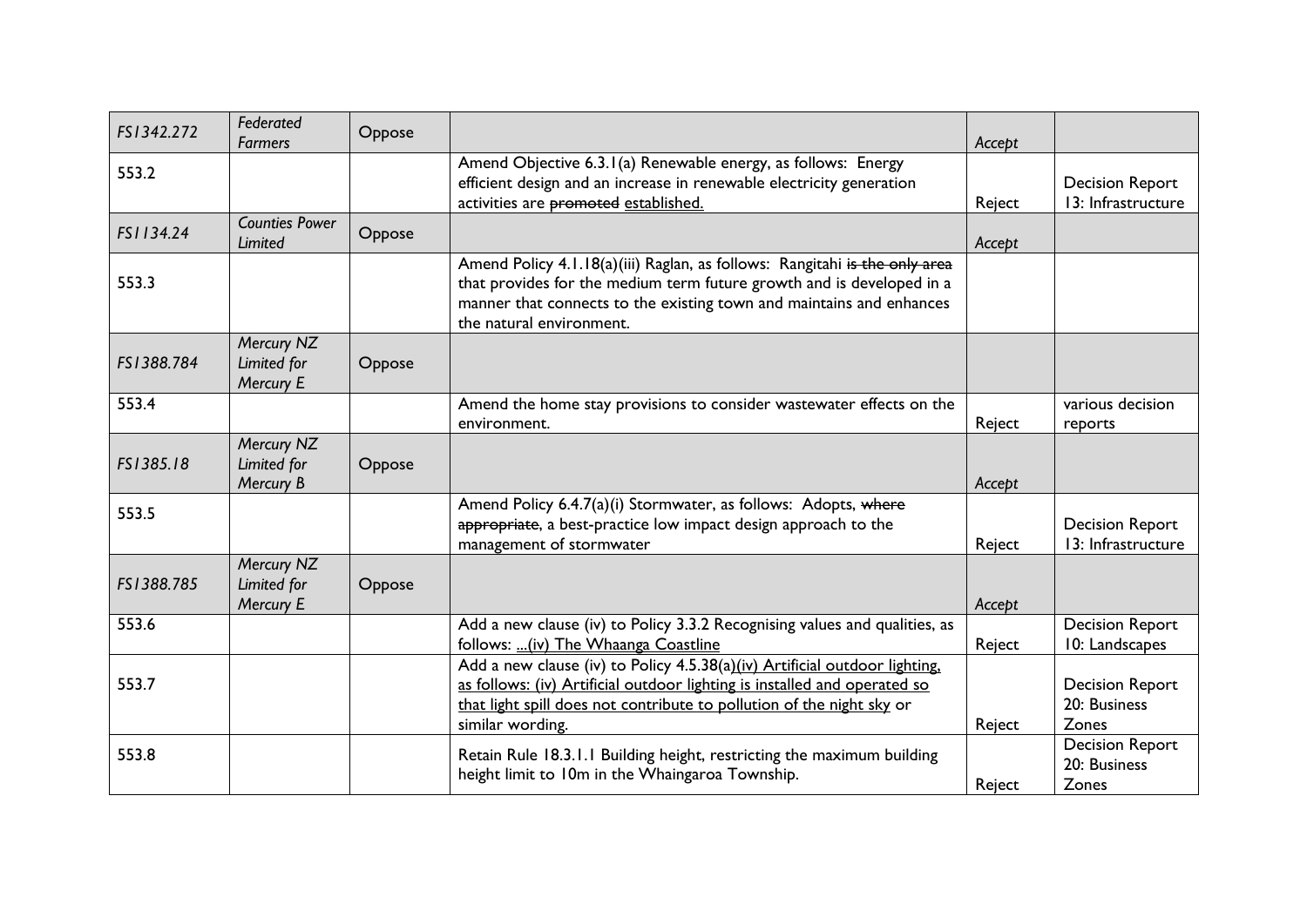| FS1388.786 | Mercury NZ<br>Limited for<br>Mercury E                 | Oppose  |                                                                                                                                                                                                                    | Accept            |                                                                           |
|------------|--------------------------------------------------------|---------|--------------------------------------------------------------------------------------------------------------------------------------------------------------------------------------------------------------------|-------------------|---------------------------------------------------------------------------|
| 553.9      |                                                        |         | Add a resource management framework for the management of<br>genetically modified organisms that is regional-specific, taking into<br>account the environmental, economic and social well-being<br>considerations. | Reject            | <b>Decision Report</b><br>12: Genetically<br>Modified<br>Organisms        |
| FS1276.87  | Whaingaroa<br>Environmental<br>Defence Inc.<br>Society | Support |                                                                                                                                                                                                                    | Reject            | <b>Decision Report</b><br>12: Genetically<br>Modified<br>Organisms        |
| 553.10     |                                                        |         | Amend the Proposed District Plan to require public notification of all<br>consents, whether the rules are on genetically modified organisms, or<br>any other matter.                                               | Reject            | <b>Decision Report</b><br>32: Miscellaneous<br><b>Matters</b>             |
| FS1276.123 | Whaingaroa<br>Environmental<br>Defence Inc.<br>Society | Support |                                                                                                                                                                                                                    | Reject            |                                                                           |
| FS1388.787 | Mercury NZ<br>Limited for<br>Mercury E                 | Oppose  |                                                                                                                                                                                                                    | Accept            |                                                                           |
| 553.11     |                                                        |         | Retain Policy 2.16.1 Whaanga Coast Specific Area.                                                                                                                                                                  | Accept in<br>part | <b>Decision Report</b><br>6: Tangata<br>Whenua                            |
| 553.12     |                                                        |         | Retain Policy 2.16.2 Aahuatanga Motuhake (special features).                                                                                                                                                       | Accept in<br>part | <b>Decision Report</b><br>6: Tangata<br>Whenua                            |
| 553.13     |                                                        |         | Retain Policy 3.2.6(b) Providing for vegetation clearance.                                                                                                                                                         | Accept in<br>Part | <b>Decision Report</b><br>9: Significant<br><b>Natural Areas</b>          |
| 553.14     |                                                        |         | Retain Rule 16.2.4.2 Earthworks - Maaori Sites and Maaori Areas of<br>Significance.                                                                                                                                | Accept in<br>part | <b>Decision Report</b><br>7: Maaori Sites<br>and Areas of<br>Significance |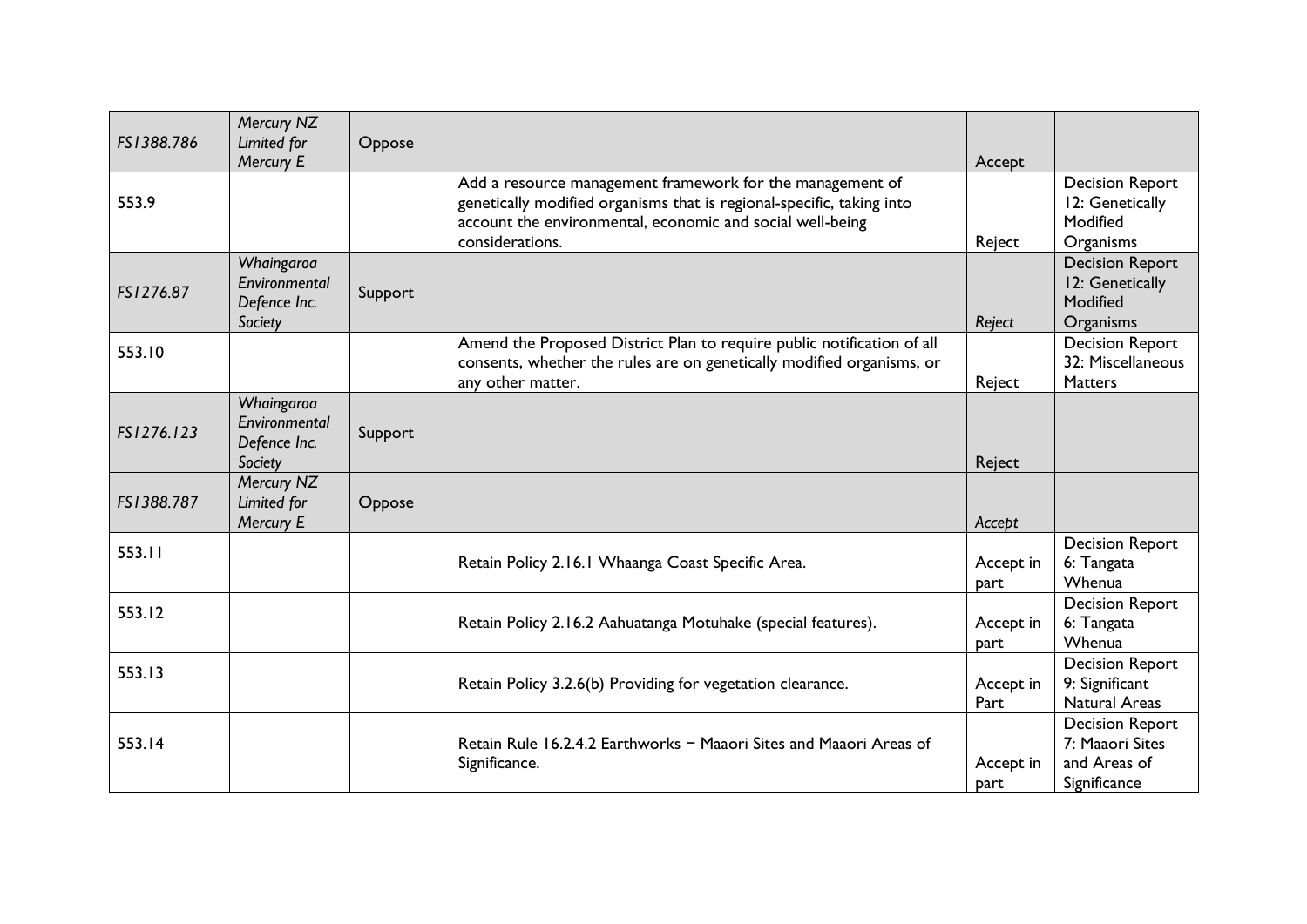| FS1388.788 | Mercury NZ<br>Limited for<br>Mercury E        | Oppose |                                                                                                             | Accept in<br>bart |                                                                           |
|------------|-----------------------------------------------|--------|-------------------------------------------------------------------------------------------------------------|-------------------|---------------------------------------------------------------------------|
| 553.15     |                                               |        | Retain Rule 17.1.2 P16, P17 and P18 Permitted Activities.                                                   | Accept in<br>part | <b>Decision Report</b><br>6: Tangata<br>Whenua                            |
| FS1388.789 | Mercury NZ<br>Limited for<br>Mercury E        | Oppose |                                                                                                             | Accept in<br>part |                                                                           |
| 553.16     |                                               |        | Retain Rule 17.2.5.2 Earthworks - Maaori Sites and Maaori Areas of<br>Significance.                         | Accept in<br>part | <b>Decision Report</b><br>7: Maaori Sites<br>and Areas of<br>Significance |
| 553.17     |                                               |        | Retain Rule 17.2.9 P2, P4, P5, and P6 Indigenous vegetation clearance<br>inside a Significant Natural Area. | Accept in<br>Part | <b>Decision Report</b><br>9: Significant<br><b>Natural Areas</b>          |
| 553.18     |                                               |        | Retain Rule 18.2.4.2 Earthworks - Maaori Sites and Maaori Areas of<br>Significance.                         | Accept            | <b>Decision Report</b><br>7: Maaori Sites<br>and Areas of<br>Significance |
| 553.19     |                                               |        | Retain Rule 18.4.5 Subdivision - Title boundaries - Maaori Sites and<br>Areas of significance to Maaori.    | Accept            | <b>Decision Report</b><br>7: Maaori Sites<br>and Areas of<br>Significance |
| 553.20     |                                               |        | Retain Rule 20.2.9 P2, P4, P5, and P6 Indigenous vegetation clearance<br>inside a Significant Natural Area. | Accept in<br>Part | <b>Decision Report</b><br>9: Significant<br><b>Natural Areas</b>          |
| 553.21     |                                               |        | Retain Rule 22.1.2 P1, P2, P3, and P4 Permitted Activities.                                                 | Accept in<br>part | <b>Decision Report</b><br>6: Tangata<br>Whenua                            |
| FS1388.790 | Mercury NZ<br>Limited for<br><b>Mercury E</b> | Oppose |                                                                                                             | Accept in<br>part |                                                                           |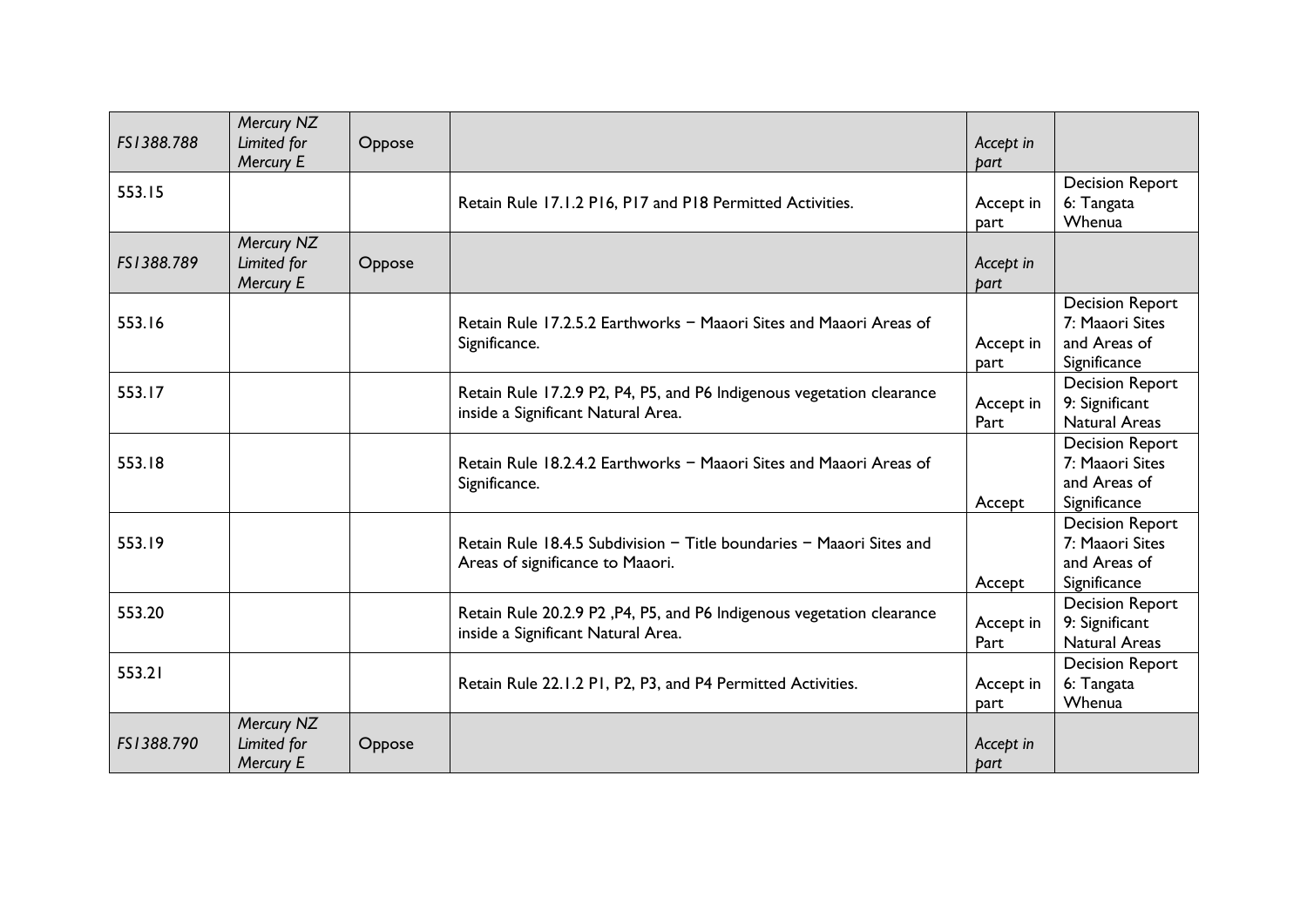| 553.22     |                                        |        | Retain Rule 22.2.3.2 Earthworks - Maaori Sites and Maaori Areas of<br>Significance.                                                                                                                                                                                                                                                                                                                                                                                                                      | Accept in<br>part | <b>Decision Report</b><br>7: Maaori Sites<br>and Areas of<br>Significance |
|------------|----------------------------------------|--------|----------------------------------------------------------------------------------------------------------------------------------------------------------------------------------------------------------------------------------------------------------------------------------------------------------------------------------------------------------------------------------------------------------------------------------------------------------------------------------------------------------|-------------------|---------------------------------------------------------------------------|
| FS1271.2   | Riverdale Group<br>Limited             | Oppose |                                                                                                                                                                                                                                                                                                                                                                                                                                                                                                          | Accept in<br>part |                                                                           |
| 553.23     |                                        |        | Retain the following rules in Rule 22.7 Specific Area - Whaanga Coast<br>22.7.1.1 Permitted Activities<br>Development Areas:<br>22.7.1.2<br>Discretionary Activities (1) 22.7.1.3 Earthworks within a<br>Development Area 22.7.1.4 Building height within a Development<br>22.7.1.5 Accessory building within a Development Area<br>Area<br>22.7.1.6 Building setback within a Development Area<br>22.7.1.7<br>Papakaainga Building – Gross Floor Area<br>22.7.1.8 Dwelling -<br><b>Gross Floor Area</b> | Accept in<br>part | <b>Decision Report</b><br>6: Tangata<br>Whenua                            |
| 553.24     |                                        |        | Retain Rule 22.2.7 P4, P5 and P6 Indigenous vegetation clearance inside<br>a Significant Natural Area.                                                                                                                                                                                                                                                                                                                                                                                                   | Accept in<br>Part | <b>Decision Report</b><br>9: Significant<br><b>Natural Areas</b>          |
| 553.25     |                                        |        | Retain Rule 22.2.8 PI (vi), PI (vii), P2, and P3 Indigenous vegetation<br>clearance outside a Significant Natural Area.                                                                                                                                                                                                                                                                                                                                                                                  | Accept in<br>Part | <b>Decision Report</b><br>9: Significant<br><b>Natural Areas</b>          |
| 553.26     |                                        |        | Retain Rule 22.4.1.3 Subdivision of Maaori Freehold Land.                                                                                                                                                                                                                                                                                                                                                                                                                                                | Accept            |                                                                           |
| 553.27     |                                        |        | Retain Rule 22.8.2 PI, P2, P3, and P4 Permitted Activities.                                                                                                                                                                                                                                                                                                                                                                                                                                              | Accept            | <b>Decision Report</b><br>6: Tangata<br>Whenua                            |
| FS1388.791 | Mercury NZ<br>Limited for<br>Mercury E | Oppose |                                                                                                                                                                                                                                                                                                                                                                                                                                                                                                          | Reject            |                                                                           |
| 553.28     |                                        |        | Retain Rule 23.2.8 P3, P4, P5, and P6 Indigenous vegetation clearance<br>inside a Significant Natural Area.                                                                                                                                                                                                                                                                                                                                                                                              | Accept in<br>Part | <b>Decision Report</b><br>9: Significant<br><b>Natural Areas</b>          |
| 553.29     |                                        |        | Retain Rule 23.2.9 P1 (a)(vi), P1 (a)(vii), P2, and P3 Indigenous<br>vegetation clearance outside a Significant Natural Area.                                                                                                                                                                                                                                                                                                                                                                            | Accept in<br>Part | <b>Decision Report</b><br>9: Significant<br><b>Natural Areas</b>          |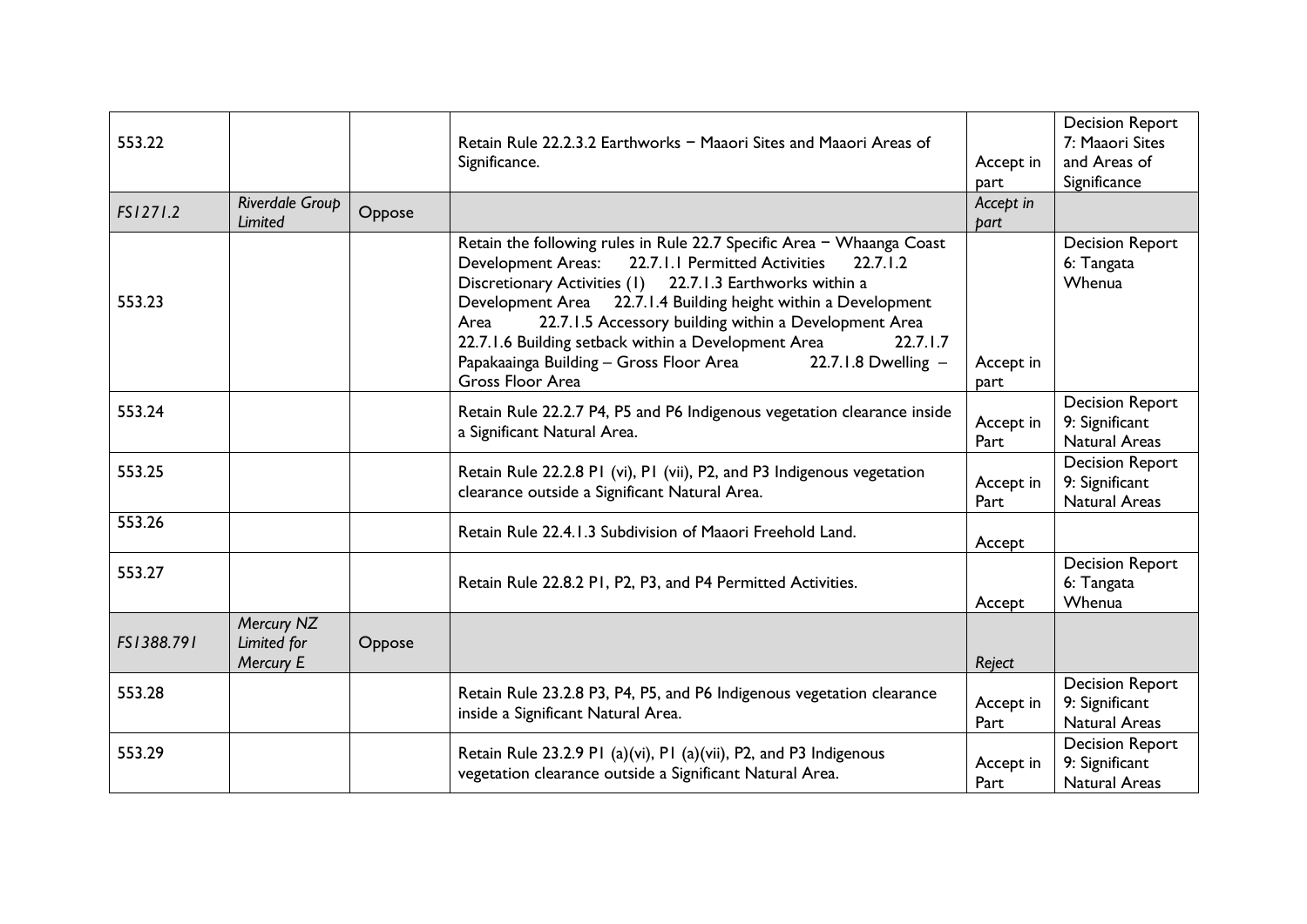| 553.30     |                                        |        | Retain Rule 24.1.1 Permitted Activities.                                                                           | Accept in<br>part | <b>Decision Report</b><br>17: Village Zone                                                              |
|------------|----------------------------------------|--------|--------------------------------------------------------------------------------------------------------------------|-------------------|---------------------------------------------------------------------------------------------------------|
| 553.31     |                                        |        | Retain Rule 24.2.4.2 Earthworks for Maaori Sites and Maaori areas of<br>Significance.                              | Accept in<br>part | <b>Decision Report</b><br>7: Maaori Sites<br>and Areas of<br>Significance                               |
| 553.32     |                                        |        | Retain Rule 24.2.8 PI (a)(v), P4, P5, and P6 Indigenous vegetation<br>clearance inside a Significant Natural Area. | Accept in<br>Part | <b>Decision Report</b><br>9: Significant<br><b>Natural Areas</b>                                        |
| 553.33     |                                        |        | Retain Rule 28.2.4.2 Earthworks - Maaori Sites and Maaori Areas of<br>Significance.                                | Accept in<br>part | <b>Decision Report</b><br>7: Maaori Sites<br>and Areas of<br>Significance                               |
| 553.34     |                                        |        | Retain Rule 28.2.8 P4, P5, and P6 Indigenous vegetation clearance inside<br>a Significant Natural Area.            | Accept in<br>Part | <b>Decision Report</b><br>9: Significant<br><b>Natural Areas</b>                                        |
| 553.35     |                                        |        | Retain Policy 3.3.4 The relationships of Maaori with natural resources<br>and land.                                | Accept            | <b>Decision Report</b><br>10: Landscapes                                                                |
| 553.36     |                                        |        | Retain Policy 5.3.18 Specific area - Whaanga Coast Development<br>Areas.                                           | Accept in<br>part | <b>Decision Report</b><br>6: Tangata<br>Whenua                                                          |
| 553.37     |                                        |        | Retain Policy 5.3.7 (a)(v) Reverse sensitivity effects.                                                            | Accept in<br>Part | <b>Decision Report</b><br>22: Rural Zone                                                                |
| FS1388.792 | Mercury NZ<br>Limited for<br>Mercury E | Oppose |                                                                                                                    | Accept in<br>part |                                                                                                         |
| 553.38     |                                        |        | Retain Rule 16.1.2 P2, P4, and P6 Permitted Activities.                                                            | Accept            | <b>Decision Report</b><br>14: Residential<br>Zone and<br><b>Decision Report</b><br>6: Tangata<br>Whenua |